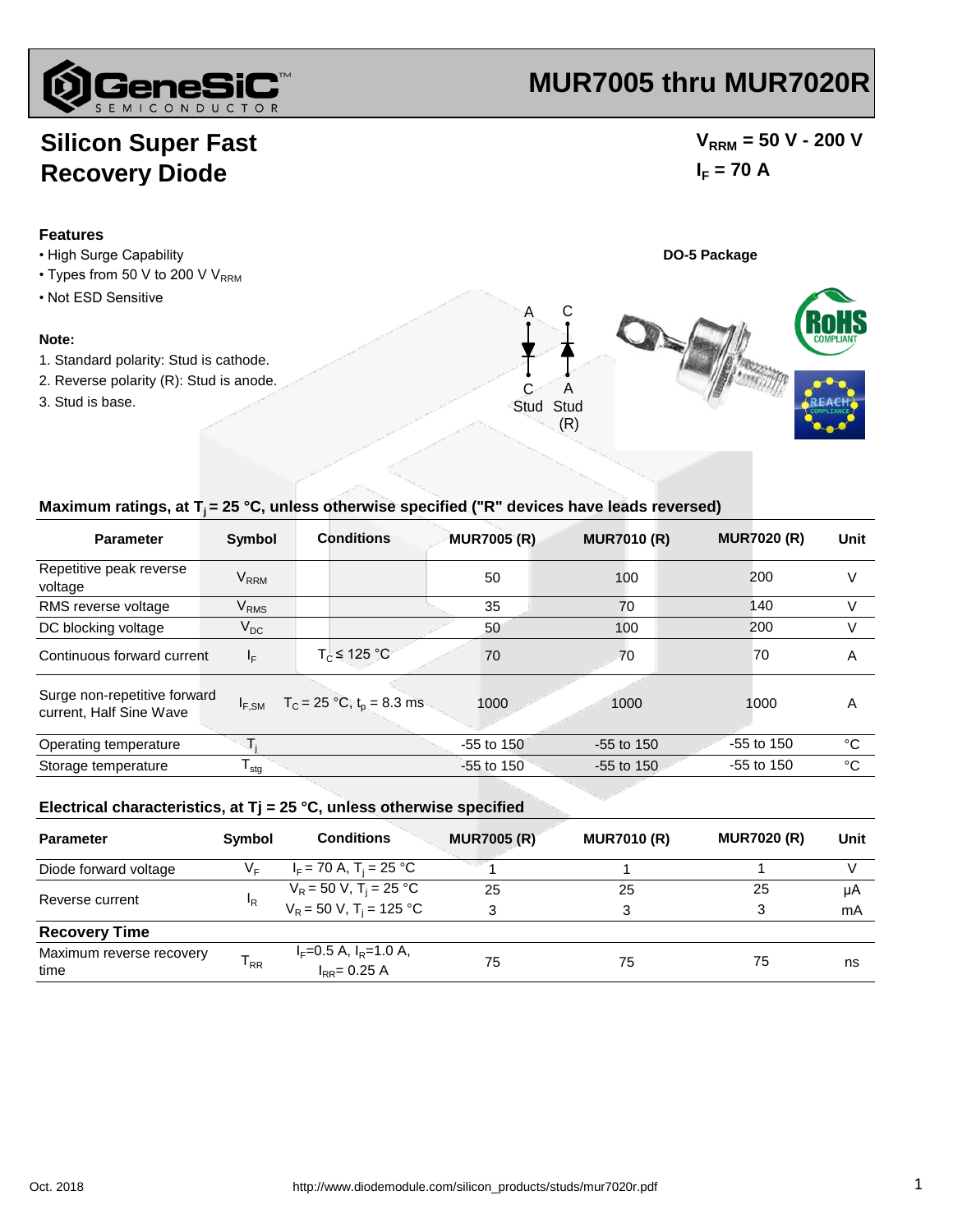

## **MUR7005 thru MUR7020R**



Volts Reverse Voltage - Volts